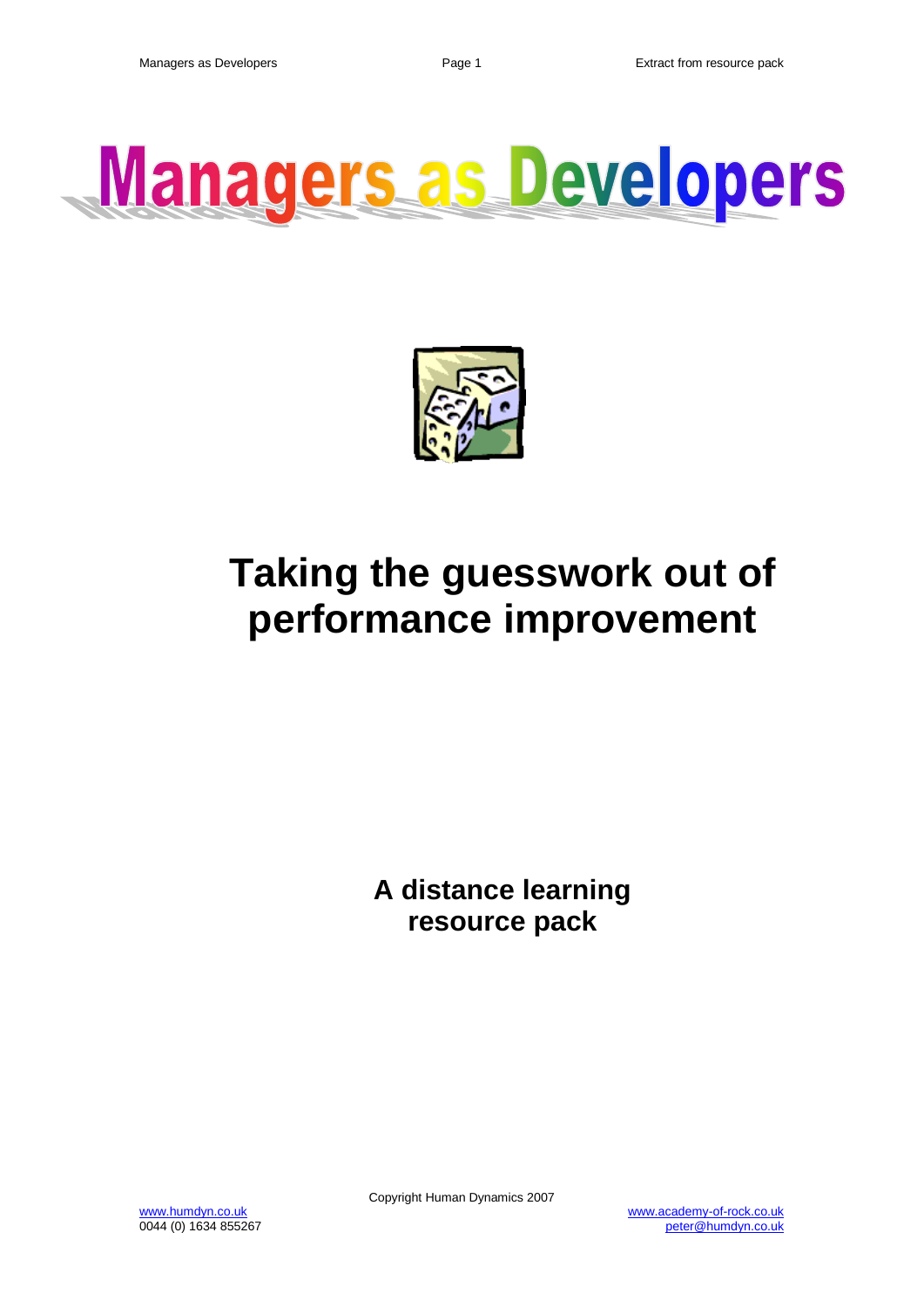

Although learning is a natural process, it is not an accident! There is a process going on in the background. If we learn about the process, it becomes much easier to learn from any situation.

# **A learning model**

This model links learning **needs** with **methods** and **blockages** to learning:



In choosing the best way to learn, it is vital to decide if a particular method:

- $\checkmark$  Can deliver the identified learning need.
- $\checkmark$  Removes or minimises blockages to learning.

The model systematically helps identify these factors, so that the most appropriate learning method can be chosen to suit the learning need. We shall go on to examine each element of the model.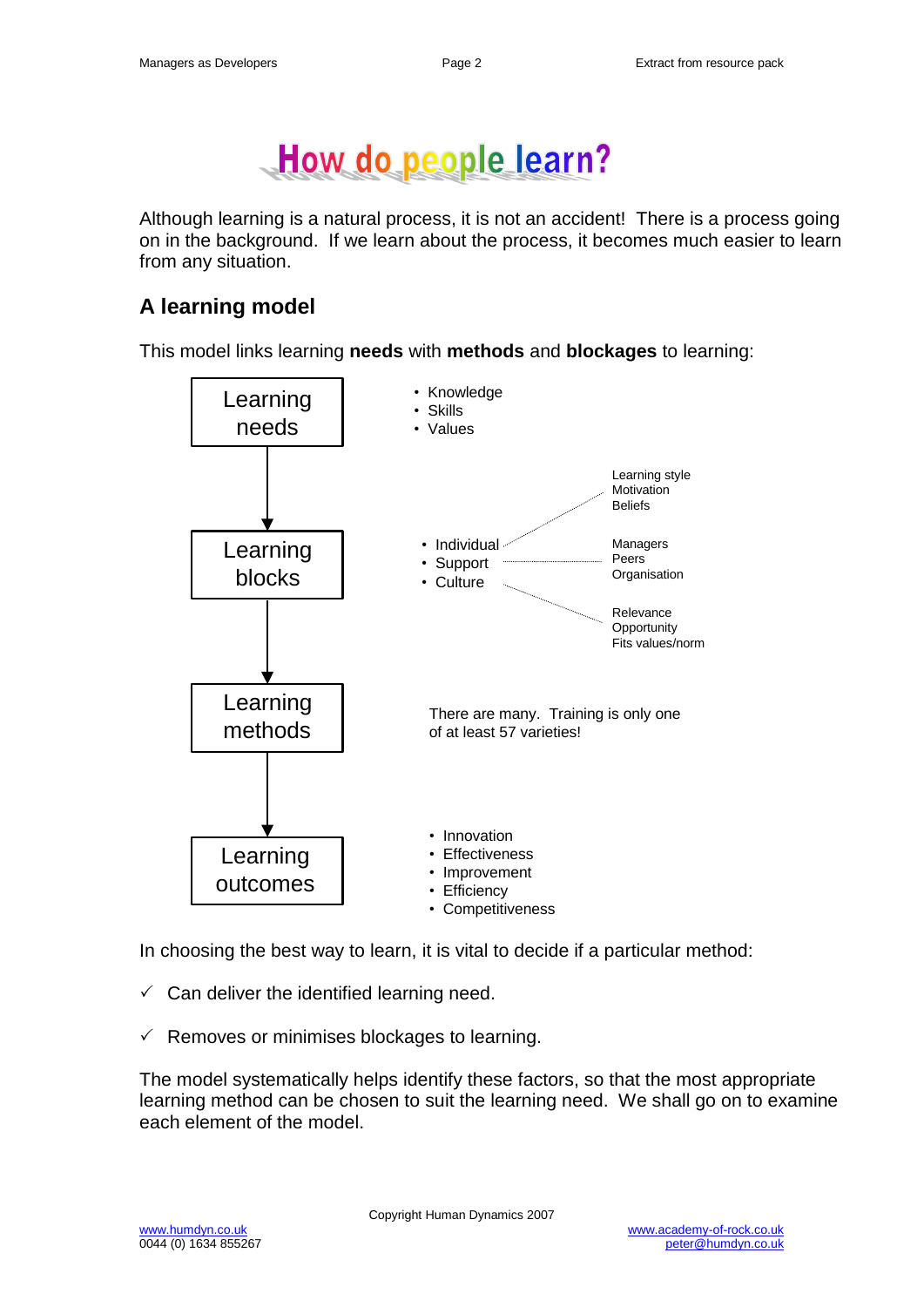**Five blocks to developing people**

*'My staff don't want to learn'*

*'We don't get sanctioned for not doing it'*

*'I didn't get where I am today by being developed'*

*'Not my job, Guv'*

*'What's in it for me?'*

## **1. What is the learning need?**

It is helpful to separate learning into three areas:

- **Knowledge**
- **Skills**
- **Values**

Dependent of the learning need, some methods are more or less effective. For example, skills are best learned through hands-on approaches e.g. keyboard skills training, whereas knowledge can be learned through cognitive processes, e.g. reading or watching a video.

## **2. What stops us learning?**

A number of barriers to learning exist, which may be influenced if they are understood at the outset:

#### **Individual**

- Learning style
- Motivation to learn
- Beliefs

#### **Support**

- Manager
- Peers
- Organisation
- **Culture**

- Relevance to the organisation

- Opportunity to use learning
- Fit with values and norms

All of these factors are controllable. Examples include:

- Lack of motivation to learn may be addressed by clarifying **outcomes** before the learning takes place.
- Lack of opportunity to use learning may be addressed by improving the **timing** of learning, or to build-in a work-based **project** to ensure that outcomes are fully realised.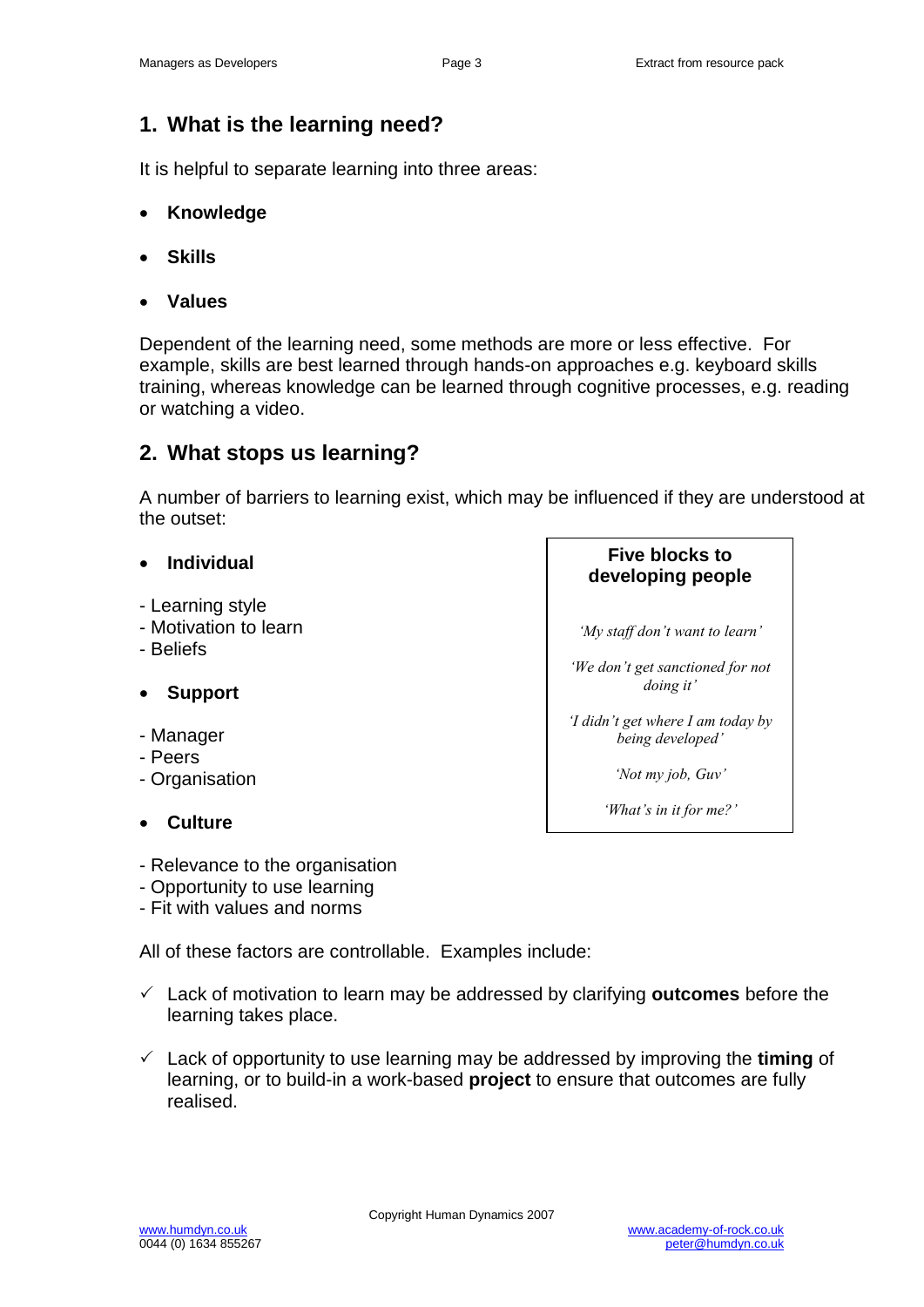A classic example where this was not applied was in a private organisation that had arranged a programme of keyboard skills training for managers who were not to receive a personal computer for another 12 months!

The question of individual **learning style** is worthy of a few more words.

The basic learning cycle can be represented as shown below:



Adult learning may be more complex than our example, yet the same processes apply.

However, not all of us have strong suits in all four learning styles.

Some of us are particularly good at certain learning styles and this means that we learn best in a limited range of situations. This is well illustrated in the examples opposite.

Each of us has a preferred range of learning styles. You can check this out by completing a simple inventory to determine your own learning style. This is available via Human Dynamics.

## **The impact of learning styles on our learning potential**

*A sales executive in a major plc gave one good example of how learning styles affect learning. Her predominant learning styles at that time were* activist *and* pragmatist*. She complained that she could not see the point of 'thinking'*  (reflector) *and was tired of 'models'* (theorist)*. Moreover what she wanted was advice*  (pragmatism) *on how to sell more products.*

*A University manager described his style as follows: 'I'm a Myers Briggs 'ESTJ'. This means that I learn best in 'big chunks', a lot more from interactions than lectures and rather little from computers. A consequence is that I need an expert computer coach rather than a long course if I'm to improve my IT skills'*